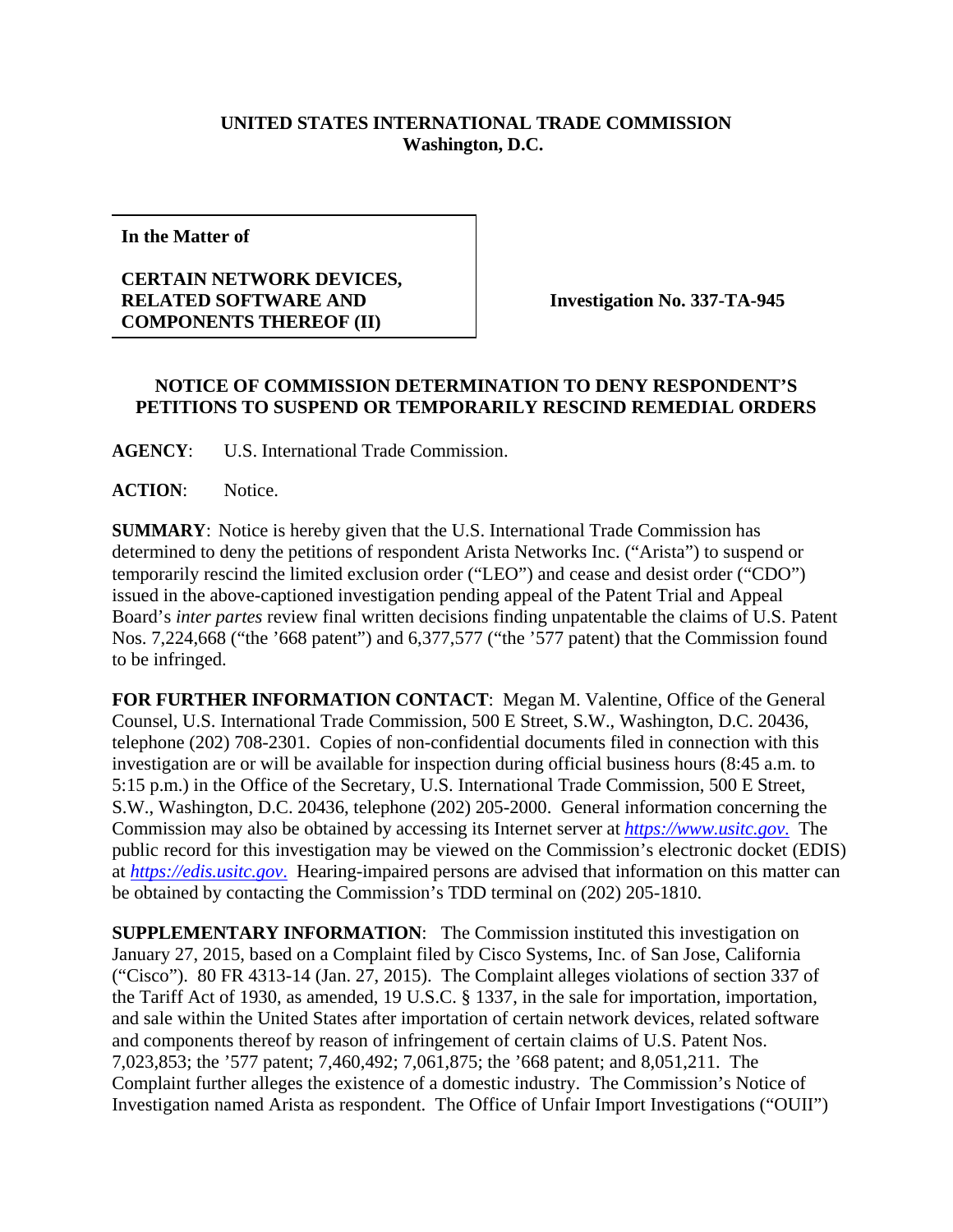was also named as a party to the investigation. The Commission previously terminated the investigation in part as to certain claims of the asserted patents. Order No. 38 (Oct. 27, 2015), unreviewed Notice (Nov. 18, 2015); Order No. 47 (Nov. 9, 2015), unreviewed Notice (Dec. 1, 2015).

On May 4, 2017, the Commission found a violation of section 337 as to certain claims of the '577 and '668 patents. Notice (May 4, 2017); 82 *Fed. Reg.* 21827-29 (May 10, 2017). Specifically, the Commission issued an LEO prohibiting the unlicensed entry of network devices, related software and components thereof that infringe any of claims l, 7, 9, 10, and 15 of the '577 patent; and claims 1, 2, 4, 5, 7, 8, 10, 13, 18, 56, and 64 of the '668 patent, and a CDO that prohibits Arista from importing, selling, marketing, advertising, distributing, transferring (except for exportation), soliciting United States agents or distributors, and aiding or abetting other entities in the importation, sale for importation, sale after importation, transfer (except for exportation), or distribution of certain network devices, related software and components thereof that infringe any of claims l, 7, 9, 10, and 15 of the '577 patent; and claims 1, 2, 4, 5, 7, 8, 10, 13, 18, 56, and 64 of the '668 patent.

On June 1, 2017, Arista filed an emergency petition to modify, suspend, or rescind the remedial orders pending appeal of a May 25, 2017 final written decision of the Patent Trial and Appeal Board ("PTAB") finding unpatentable all of the claims of the '577 patent which form the basis of the Commission's determination of violation. *See Arista Networks, Inc. v. Cisco Systems, Inc.*, Case IPR2016-00303, Final Written Decision (May 25, 2017). Arista also requested a shortened time for Cisco and OUII to file responses to the motion. On June 2, 2017, Cisco opposed Arista's request for a shortened response time.

Also on June 1, 2017, the PTAB issued a final written decision finding unpatentable all of the claims of the '688 patent which form the basis of the Commission's determination of violation. See *Arista Networks, Inc. v. Cisco Systems, Inc.*, Case IPR2016-00309 Final Written Decision (June 1, 2017). Arista filed a second emergency petition to suspend or rescind the remedial orders pending appeal of both the May 25, 2017 and June 1, 2017 final written decisions of the PTAB. *See Arista Networks, Inc. v. Cisco Systems, Inc.*, Case IPR2016-00309 (June 1, 2017). Arista also requested a shortened time for Cisco and OUII to file responses to the motion.

On June 8, 2017, the parties filed a joint stipulation, agreeing that Cisco and OUII would each file a combined response to Arista's petitions by June 12, 2017. Pursuant to the stipulation, Cisco filed a combined response opposing Arista's petitions on June 12, 2017, and OUII filed a response supporting Arista's petitions on the same day. On June 15, 2015, Arista filed a motion for leave to file a reply in support of its petitions. On June 20, 2017, Cisco opposed Arista's motion for leave. On July 18, 2017, Arista filed a supplemental brief.

The Commission has determined to deny Arista's petitions for failing to satisfy the requirements of 19 U.S.C. § 1337(k) and 19 C.F.R. § 210.76. Specifically, the Commission finds that the PTAB's final written decisions do not constitute a changed circumstance such that the remedial orders should be rescinded. The legal status of the claims at issue will not change unless and until the United States Patent and Trademark Office issues a certificate cancelling the claims following the exhaustion of all appeals. 35 U.S.C. § 318 ("If the Patent Trial and Appeal Board